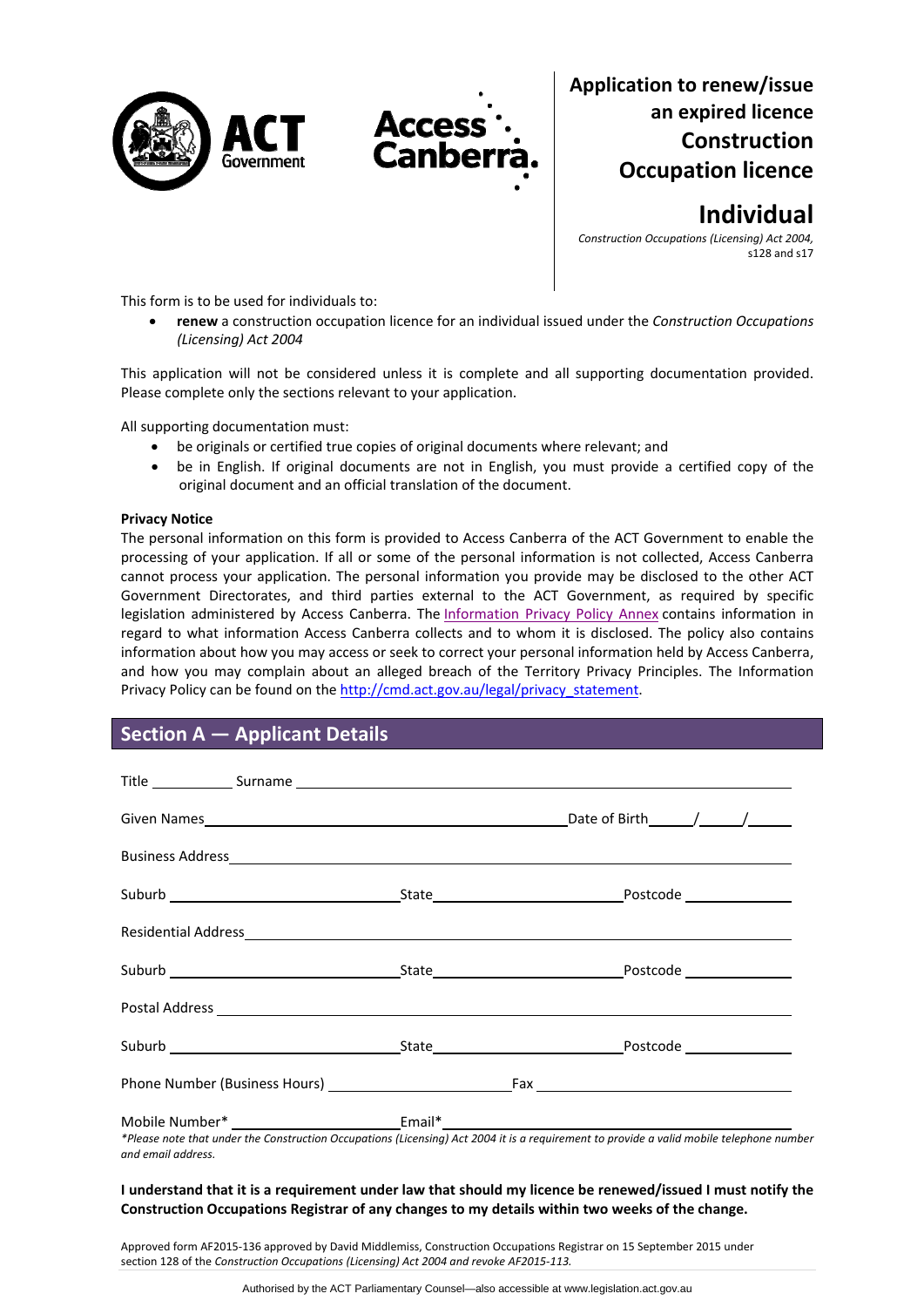## **Section B — Licence that has not expired**

**Do you currently hold an ACT Construction Occupation licence that has not expired?**

| $\vert$ Yes — licence Number | expiry date |
|------------------------------|-------------|
| occupation                   | class       |

**No —** proceed to the next section if your licence has expired.

### **Section C — Licence that has expired**

Only in certain circumstances can your licence be issued again without the requirement of providing evidence of qualifications/experience.

| Option 1: | If you were licensed as a Builder, Electrician, Drainer, Gasfitter, Plumber or Gas   |
|-----------|--------------------------------------------------------------------------------------|
|           | Appliance Worker you are able to apply for the licence again without being           |
|           | required to provide evidence such as qualifications or experience for up to five (5) |
|           | years from expiry.                                                                   |

Did you hold one of the above ACT Construction Occupation licences that expired less than five (5) years **prior to making the application?**

| $\vert \ \vert$ <b>Yes</b> $\ -$ licence Number | expiry date |
|-------------------------------------------------|-------------|
|                                                 |             |
| occupation                                      | class       |

**No** – you will need to complete a new application for that occupation and provide the relevant qualifications/experience again.

**N/A**

| <b>Option 2:</b> | If you were licensed as a Building Assessor, Building Surveyor, Plumbing Plan<br>Certifier or Works Assessor, you are able to apply for the licence again without |
|------------------|-------------------------------------------------------------------------------------------------------------------------------------------------------------------|
|                  | providing qualification/experience evidence up to twelve (12) months from<br>expiry.                                                                              |

**Did you hold an ACT Construction Occupation licences (other than the occupations referenced above) which expired less than twelve (12) months prior to making the application?**

| $\forall$ es — licence Number    | expiry date                                                                                            |
|----------------------------------|--------------------------------------------------------------------------------------------------------|
| occupation                       | class                                                                                                  |
| qualifications/experience again. | $\text{No}$ — you will need to complete a new application for that occupation and provide the relevant |

 $\Box$ **N/A**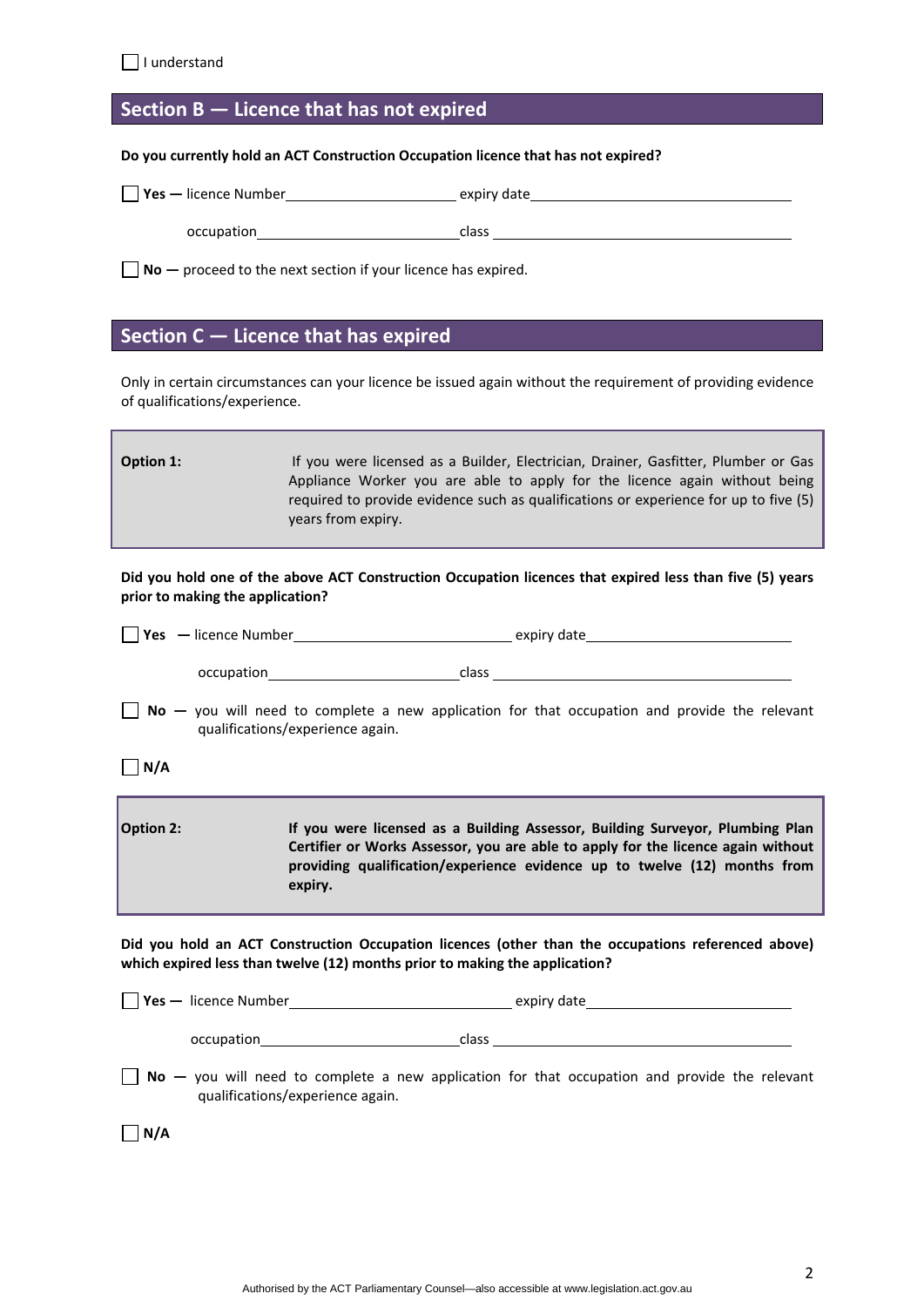# **Section D — Evidence of Financial Resources (all applicants except journeyperson plumber, drainer, gasfitter, electrical permit holder or building surveyor employee)**

Evidence of financial resources is required to help demonstrate your ability to fulfil contractual obligations when providing construction services. Failure to provide information below may result in your licence being refused. Please note, individuals who are renewing or applying for a licence in the occupation class of employee, journeyperson or permit will not need to answer the following questions.

- **1. Do you have access to financial resources adequate to complete works performed under the licence applied for?** 
	- $\Box$  Yes  $-$  please skip the next question
	- $\Box$  No  $-$  complete next question
- 2. If 'No' to the above, do you wish to only operate as an employee under the licence applied for?

 $\Box$  Yes  $-$  1 understand a condition may be imposed on the licence if issued

 $\Box$  No  $-$  please note that if you do not wish to have a licence restricted to employee only, then you must ensure you have financial resources as requested above or you may be ineligible for a licence

**3. Are you currently, or previously have been, deemed bankrupt or personally insolvent?** 

 $\Box$  Yes  $-$  please attach details and official documentation of bankruptcy/insolvency

 $\Box$  No.

4. I understand that it is a requirement under law that should my licence be issued, I must notify the **Construction Occupations Registrar should I become bankrupt or personally insolvent.** 

 $\Box$  I have read and understand the above statement.

### **Section E — Licence History Declarations (all applicants)**

**1. Have you previously held a licence in the same occupation elsewhere in Australia or overseas?** 

 $\Box$  Yes —provide details below of most recent licence/s (attach an additional page if required)  $\Box$  No

State/Territory/Country \_\_\_\_\_\_\_\_\_\_\_\_\_\_\_\_\_\_\_\_\_\_\_\_\_\_\_Expiry date: \_\_\_\_\_\_/\_\_\_\_\_\_/\_\_\_\_\_\_

**2. Is your licence in Australia or overseas, currently suspended or cancelled?** 

 $\Box$  Yes — you must attach details  $\Box$  No

**3. Have you previously had you licence in the same occupation cancelled, refused or suspended in Australia or overseas?** 

 $\Box$  Yes — you must provide comprehensive details in an attachment to this application  $\Box$  No

4. I understand that I must notify the Construction Occupations Registrar if I have a licence that is **cancelled, refused or suspended in Australia or overseas.** 

 $\Box$  I have read and understand the above statement.

**5. Has your licence ever been subject to conditions, undertakings, limitations or restrictions in Australia or overseas?**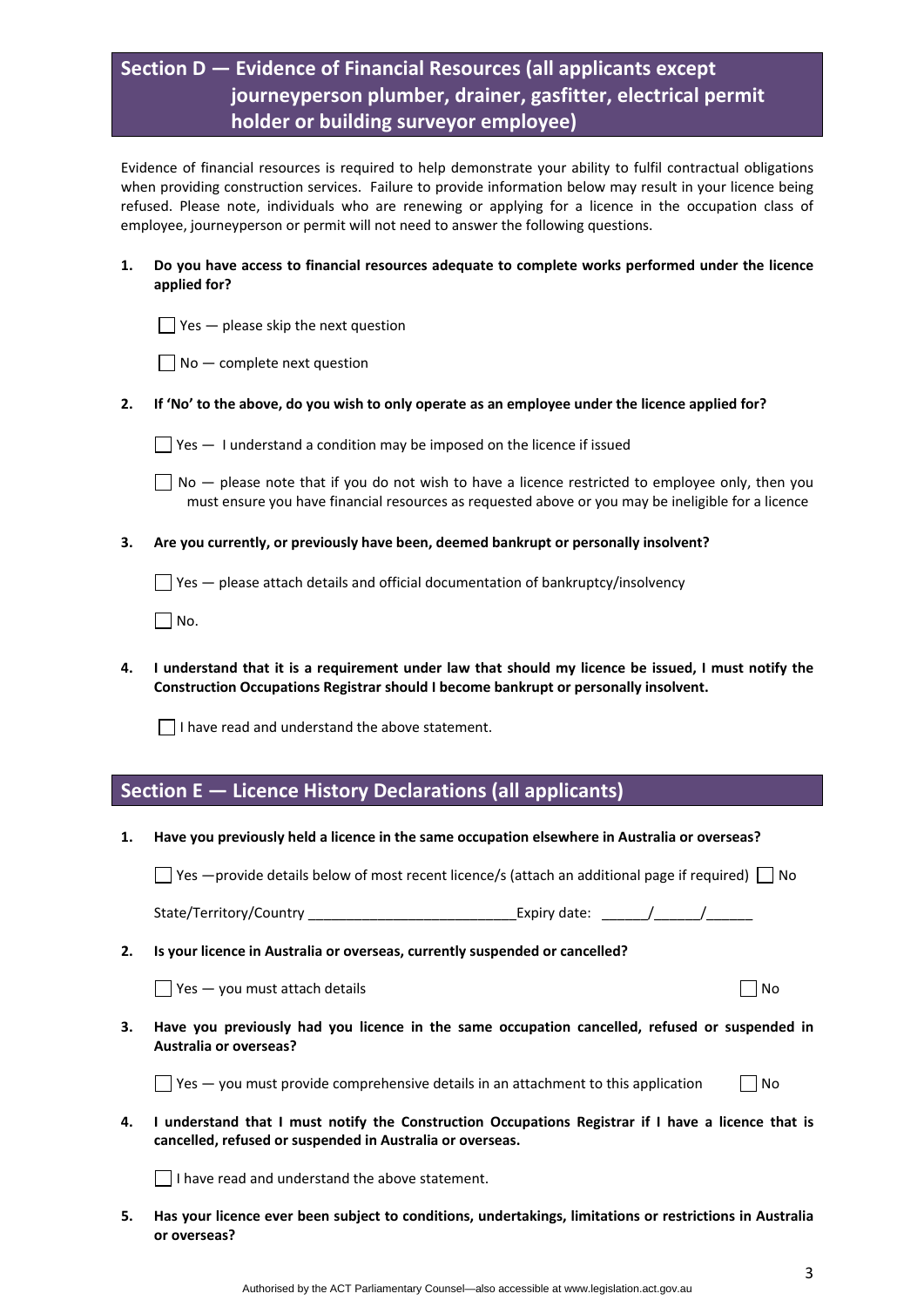|    | Yes - you must provide comprehensive details in an attachment to this application                                                                                                                                                                                                                                                                            | No |  |
|----|--------------------------------------------------------------------------------------------------------------------------------------------------------------------------------------------------------------------------------------------------------------------------------------------------------------------------------------------------------------|----|--|
| 6. | Are you disqualified under the Construction Occupations (Licensing) Act 2004, or a corresponding prior<br>Act from applying for licence or being licensed in a construction occupation?                                                                                                                                                                      |    |  |
|    | Yes - you must provide comprehensive details in an attachment to this application                                                                                                                                                                                                                                                                            | No |  |
| 7. | Have you ever been, or are you currently, the subject of complaints, occupational discipline, demerit<br>activity or rectification orders whilst licensed under the Construction Occupations (Licensing) Act<br>2004, a corresponding prior Act, or the law of another jurisdiction in Australia or overseas, where<br>those proceedings were not finalised? |    |  |
|    | Yes - you must provide comprehensive details in an attachment to this application                                                                                                                                                                                                                                                                            | No |  |
| 8. | Have you been convicted or found guilty of a criminal offence* that involves fraud, dishonesty or<br>violence and is punishable by imprisonment of 1 year or more?                                                                                                                                                                                           |    |  |
|    | Yes - you must provide comprehensive details in an attachment to this application<br>and a recent criminal history check (issued in the last three months)<br>*Please note: Spent convictions under the Spent Convictions Act 2000 do not need to be included in this declaration                                                                            | No |  |
| 9. | I understand that it is a requirement under law that should my licence or accreditation be issued I<br>must notify the Construction Occupations Registrar if I am convicted of such an offence in the future.                                                                                                                                                |    |  |
|    | I have read and understand the above statement.                                                                                                                                                                                                                                                                                                              |    |  |
|    | 10. I understand that it is a requirement under law that should my licence be issued I must not perform<br>any licensable building work that is outside the scope of what the licence or accreditation authorises.                                                                                                                                           |    |  |
|    | I have read and understand the above statement.                                                                                                                                                                                                                                                                                                              |    |  |
|    | 11. I understand that it is a requirement under law that should my licence or accreditation be issued I<br>must give evidence to clients of the insurance I hold as a licensed individual in relation to any relevant<br>licensable construction service I intend to undertake prior to providing the services.                                              |    |  |
|    | I have read and understand the above statement.                                                                                                                                                                                                                                                                                                              |    |  |
|    | 12. I understand that it is a requirement under law that should my licence or accreditation be issued I<br>must only advertise licensable construction services with my full name (as it appears on the licence)<br>and my individual licence or accreditation number.*                                                                                      |    |  |
|    | I have read and understand the above statement.                                                                                                                                                                                                                                                                                                              |    |  |
|    | *Please note: It is an offence to advertise licensable construction services as an individual without including the above.                                                                                                                                                                                                                                   |    |  |
|    | 13. I understand that it is a requirement under law that should I be granted a licence or accreditation, all<br>licensable construction services I may perform must comply with all relevant legislation, codes and<br>standards.                                                                                                                            |    |  |
|    | I have read and understand the above statement.                                                                                                                                                                                                                                                                                                              |    |  |
|    | Section F - Specific Documentary Evidence by Occupation (all applicants)                                                                                                                                                                                                                                                                                     |    |  |
|    | Please include with your renewal/application the following documentary evidence:                                                                                                                                                                                                                                                                             |    |  |
|    | <b>Builder:</b><br>No further documentary evidence required.                                                                                                                                                                                                                                                                                                 |    |  |

**Building Assessor:** Current certificate of currency for Professional Indemnity insurance required at renewal and application. Certificate must adequately state you are covered for building assessment work. If not able to be provided at the time of renewal, please provide it as soon as you obtain it. Your licence will not be renewed until it is received and you will not be contacted.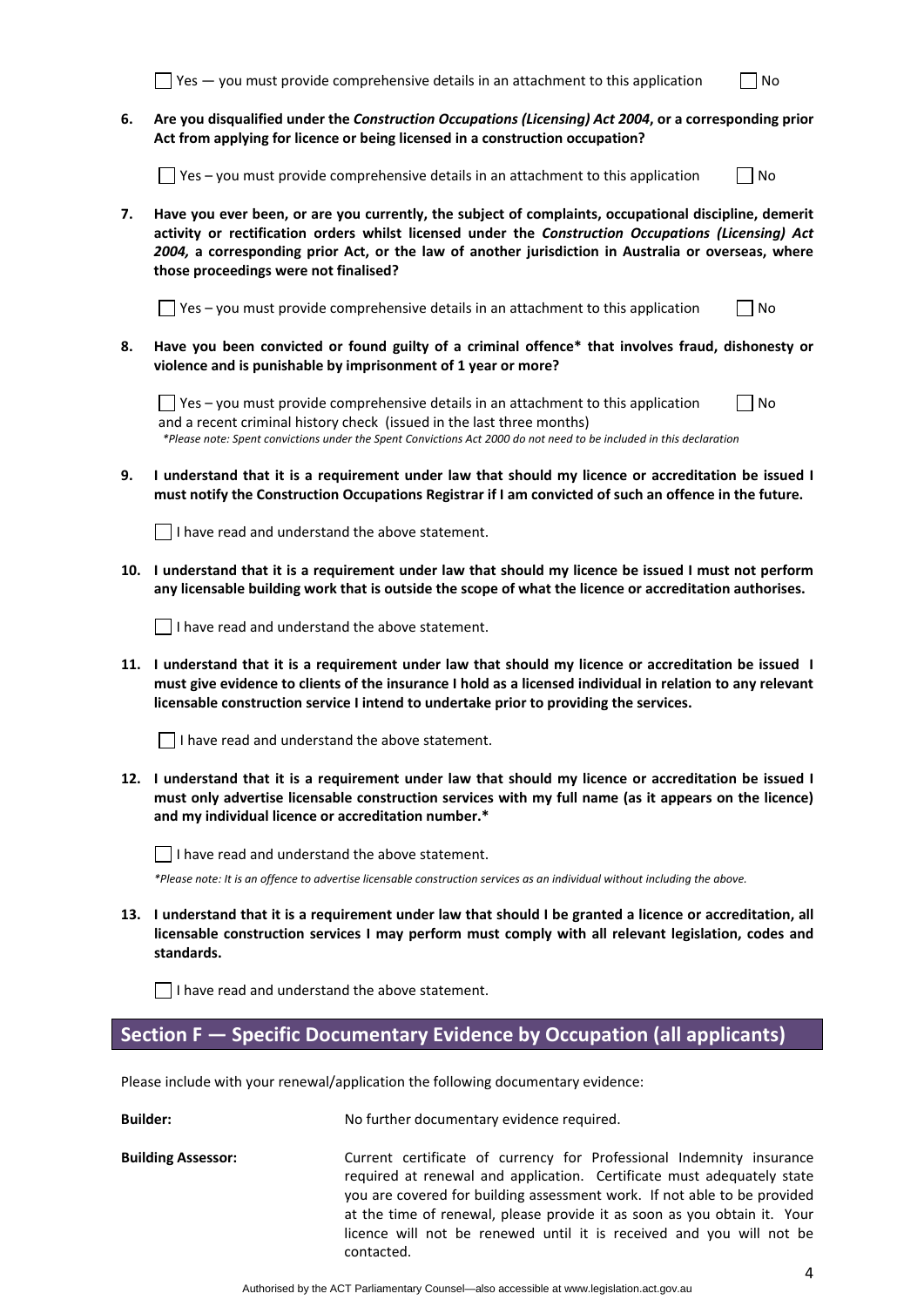NOTE: if your PI insurance is in the name of a company or partnership, then you will be required to provide a letter from the director of the company, or partner of the partnership, confirming your employment and insurance coverage.

### **Building Surveyor:**

- For individuals **Current certificate of currency for Professional Indemnity insurance** required at renewal and application. Certificate must adequately state you are covered for building surveyor work. If supplying insurance in a company/partnership name, that company/partnership must be licensed in the ACT and the certificate of currency must also mention your name as being covered for the work. If not able to be provided at the time of renewal, please provide it as soon as you obtain it. Your licence will not be renewed until it is received and you will not be contacted.
- For employee class Current certificate of currency for Professional Indemnity insurance in the name of your employer required at renewal and application. A statement from your employer identifying that you (the applicant) are employed by them and will be covered under their insurance is also required. Certificate must adequately state that the company/partnership is covered for building surveyor work. If not able to be provided at the time of renewal, please provide it as soon as you obtain it. Your licence will not be renewed until it is received and you will not be contacted
- Drainer: No further documentary evidence required.

Electrician: No further documentary evidence required.

Gasfitter: **Gasfitter: No further documentary evidence required.** 

Plumber: No further documentary evidence required.

**Plumbing Plan Certifier:** Current certificate of currency for Professional Indemnity insurance required at renewal and application. Certificate must adequately state you are covered for plumbing plan certification work. If not able to be provided at the time of renewal, please provide it as soon as you obtain it. Your licence will not be renewed until it is received and you will not be contacted.

> NOTE: if your PI insurance is in the name of a company or partnership, then you will be required to provide a letter from the director of the company, or partner of the partnership, confirming your employment and insurance coverage.

**Works Assessor:** Current certificate of currency for Professional Indemnity insurance required at renewal and application. Certificate must adequately state you are covered for works assessment work. If not able to be provided at the time of renewal, please provide it as soon as you obtain it. Your licence will not be renewed until it is received and you will not be contacted.

> NOTE: if your PI insurance is in the name of a company or partnership, then you will be required to provide a letter from the director of the company, or partner of the partnership, confirming your employment and insurance coverage.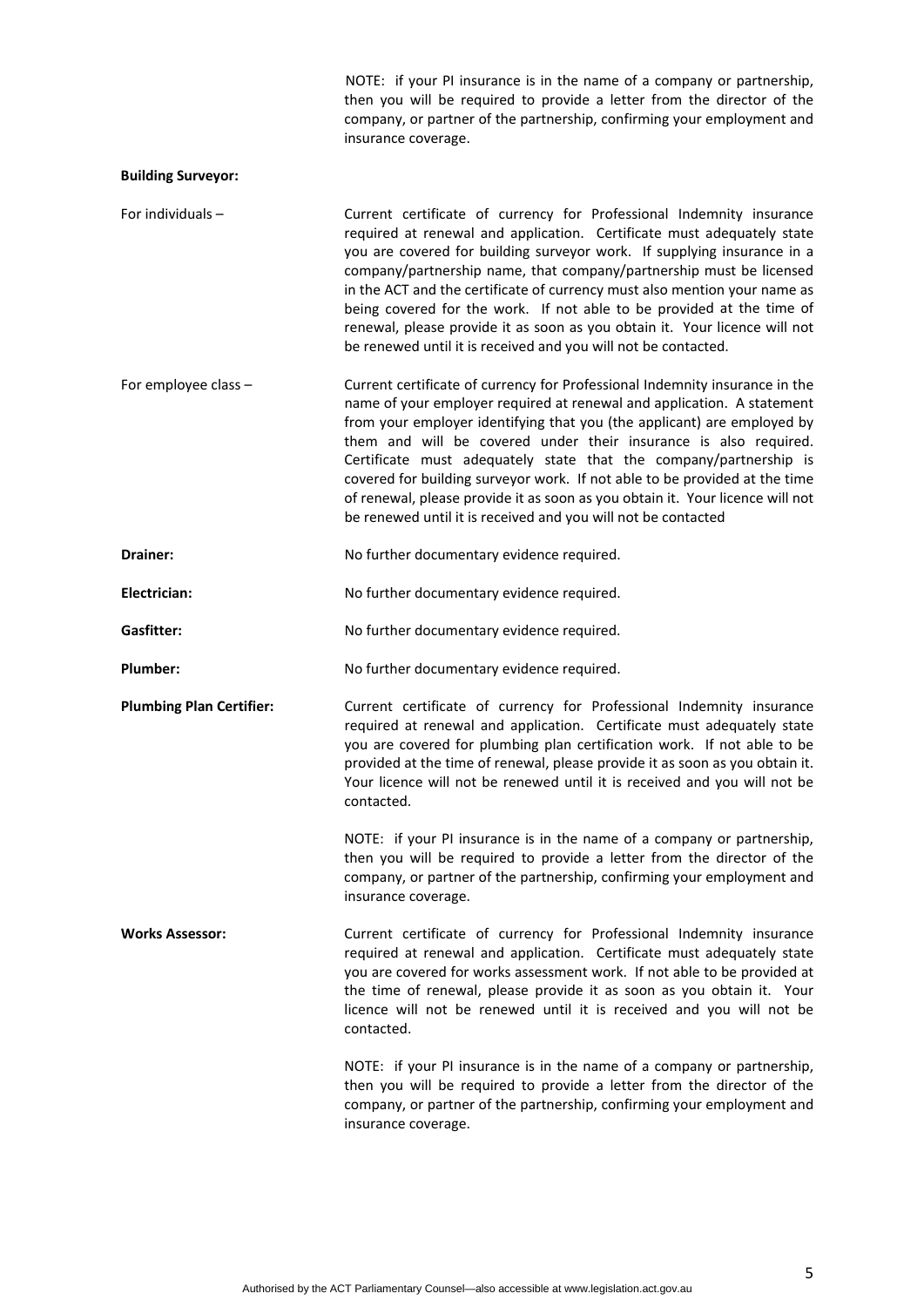I,

\_\_\_\_\_\_\_\_\_\_\_\_\_\_\_\_\_\_\_\_\_\_\_\_\_\_\_\_\_\_\_\_\_\_\_\_\_\_\_\_\_\_\_\_\_\_\_\_\_\_\_\_\_\_\_\_\_\_\_\_\_\_\_\_\_\_\_\_\_\_\_\_\_\_\_\_\_\_\_\_\_\_\_\_\_\_\_\_, *Insert name, address and occupation of person making the declaration*

make the following declaration**:**

### **1. I declare:**

a) that I make this renewal/application to the Construction Occupations Registrar for a construction occupation licence and that all statements, and the documents/information provided in support of the application, are accurate, true and correct.

### **2. I authorise and consent:**

- a) to the Construction Occupations Registrar and Access Canberra to make enquiries of, and exchange information with, the relevant regulatory authorities of any Australian State or Territory, or other country, regarding my construction occupation licence and practice in my relevant occupation or otherwise regarding matters relevant to this application.
- b) to receiving information from the Construction Occupations Registrar relevant to my construction occupation licence or the construction industry electronically.

### **3. I acknowledge:**

- a) that the Construction Occupations Registrar and Access Canberra may validate documents provided in support of this application or wish to confirm my identity.
- b) that failure to complete all relevant sections of this application and enclose all supporting documentation may result in this application not being accepted or additional fees being applied as per the statutory instrument authorising fees to be taken under the *Construction Occupations (Licensing) Act 2004.*
- c) that the Construction Occupations Registrar has the legal right to refuse my renewal/application if not satisfied that I am eligible to hold a licence or impose a condition on my licence if it is deemed necessary or desirable to protect the public.
- **4. Should I be issued with a construction occupations licence I undertake:**
- a) to comply with the *Construction Occupations (Licensing) Act 2004* (and it's operational Acts) and the codes, standards and guidelines relevant to my construction occupation licence when providing, or offering to provide, a relevant construction service.
- **5. I believe that the statements (1 ‐ 4) in this declaration are true and correct.**

Signature of Applicant *b*  $\overline{\phantom{a}}$  Date  $\overline{\phantom{a}}$  Date  $\overline{\phantom{a}}$  /

## **Section H — Payment Details**

Upon lodgement of your application to renew your licence, you are required to pay a term fee. To renew for a period of 1 year the term fee is **\$231.00**, to renew for a period of 3 years the term fee is **\$520.00.**

Please note, occupations which require insurance (Building Surveyor, Building Assessor and Plumbing Plan Certifier) can only be renewed for a maximum period of 12 months.

Any licence that has expired will be charged an application fee in addition to the term fee. The fee to reissue an expired licence is **\$59.00.**